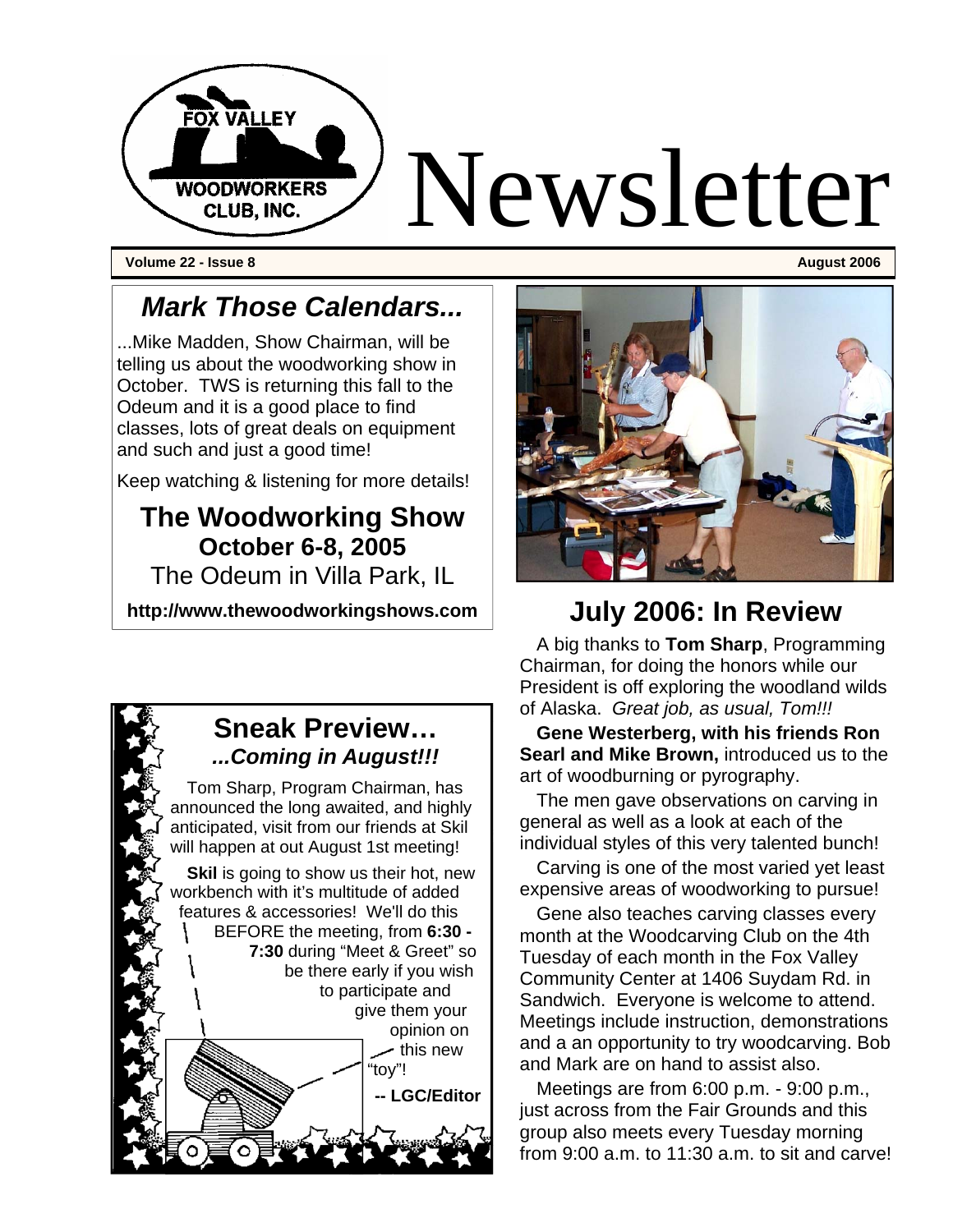### **FVWWC Events Calendar**

| Aug 1st  Tue  7:30 p.m "Finishing Applications" by |
|----------------------------------------------------|
| Len Olsen of Ageless Furniture                     |
| Restorations of Arlington Hts.                     |
|                                                    |

- Aug 5th.... Sat.. 9 am-5 pm **Wood Carving Event** Free to the Public - 1406 Suydam Rd. in Sandwich, IL - Across from the Fair Grounds. Wood carvers will be demonstrating and selling their wood products and sculptures. Featuring local experts Bob Mau, Joe Dillett & Gene Westerberg. Ample parking - Lunch Available.
- Aug 6th....Sun ..9 am-1pm.**Antique Tool Show & Sale**  Garfield Farm - LaFox IL
- Aug 12th.. Sat...... 8 a.m. ....**SPECIAL Holy Cross Tool Sale** - For FVWWC members and local wood club friends *ONLY!* - Meet in the Holy Cross Warehouse Parking Lot for access and bid on the tools donated for their upcoming fundraiser. Contact Linda at woodworkers@fvwwc.org or pick up flyer at August meeting for details and photos.
- Sep 5th....Tue ...7:30 p.m... **David Bettinghaus**  "Segmented Turning"
- Sep 18th..thru ...... 23rd .....**GOW 2006 Somonauk, IL**  *(Gathering of Woodcarvers)* - The Carving Shop kicks off this years classes & seminars for beginning carvers to advanced! **http://www.thecarvingshop.com/**

# **FVWWC Officers & Staff**

**woodworkers@fvwwc.org** 

| President  Ron Gilkerson                  | (630) 879-8756<br>rongilker@hotmail.com |
|-------------------------------------------|-----------------------------------------|
| Vice President  Dick Secrest              |                                         |
| Treasurer Doug Pfaff                      |                                         |
| Secretary Darrel Anderson                 |                                         |
| Program CommitteeTom Sharp                |                                         |
|                                           | Mike Brady                              |
|                                           | <b>Dick Secrest</b>                     |
| Membership Ken McFee                      |                                         |
|                                           | themcfees@hotmail.com                   |
| Show ChairmanMike Madden                  |                                         |
| Toy Drive Coordinator  Gail Madden        |                                         |
| Editor/Webmaster Linda Christensen        |                                         |
| Librarian Cheryl Miller                   |                                         |
| Raffles/Photographer  Charlie Christensen |                                         |
| Member-at-LargeJames Nellis               |                                         |
| Show & Tell MC Matt Gauntt                |                                         |
| Audio/Visual TechWill Sharp               |                                         |
|                                           |                                         |
| Greeter Jim Hildreth                      |                                         |

## **Membership Drive 2007**



*Renewal time is coming!!! Renewals for 2007 start 09/05 and must be submitted no later than 01/03/2007 to make sure you don't miss a minute of what FVWWC has to offer!*

*Ken McFee, Membership* 

# **odNet n The Woodworker's Online Resource**

#### $\&$  Reprinted from WWW.WOODNET.COM

#### **Squaring Large Projects**

The problem with assembling a large project is it's hard to keep it from racking after you add the glue and then try to screw it together. As shown in the drawing, I solved this problem by making several plywood "clamping squares" that resemble a framing square. When clamped in place, they square up the cabinet and hold the pieces in position.

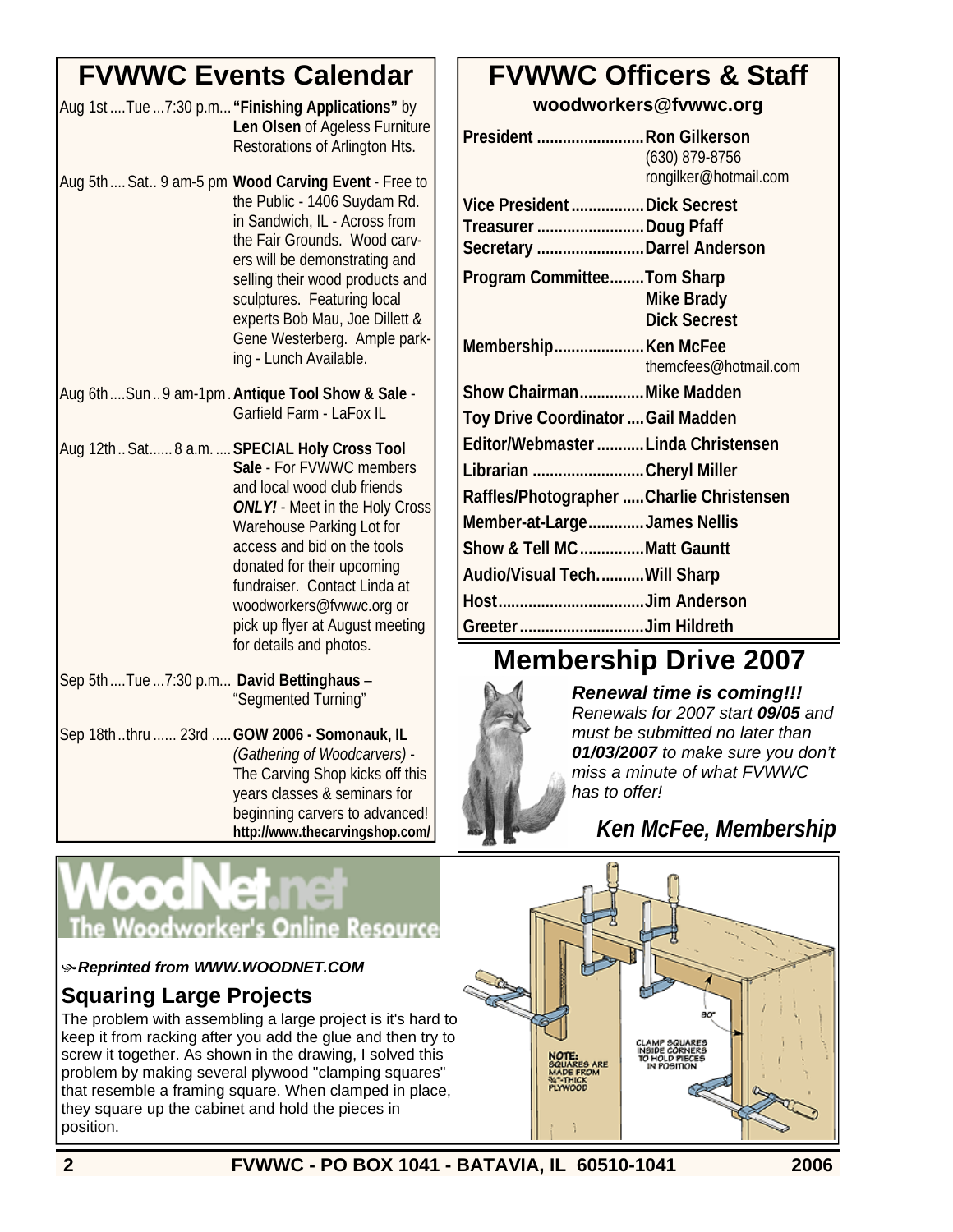By Invitation Only…

FVWWC members, and members of other local wood clubs, are invited to a **Special Tool Sale** by the organizers of the **Holy Cross Barn Sale & Auction,** held each fall.

Due to the number of large woodworking tools they have had donated, they have decided to have a Pre-Sale Event for invited guests Only!

The items will be available for preview from **8:00 a.m. to 9:00 a.m. on Saturday, August 12th, 2006** at the **Holy Cross Warehouse** located in Batavia at 335 N. River St. in the old Champion Warehouse building.

Be in the parking lot early to be escorted to the tool sale location and allowed to bid.

Bidding will be by sealed bid and all bids must be submitted by 9:00 a.m. to be eligible.

Once bidding is closed the staff will determine the high bid and the winner of each item will be announced. Cash or checks will be accepted and you will be allowed to take your item(s) with you by noon the day of the sale.

Other pick-up days/times can be arranged with the HC staff at the time of purchase.

Some items may have a minimum bid posted and only reasonable bids will be accepted.

The items to be sold have been viewed by our own Mike Brady and he said *"This is a rare opportunity for our members who want very good used equipment. I have not seen this quality at any of the estate sales I have visited."* Items are:

- A slightly used (looks brand new) **Delta** 10" contractor's saw with their best aluminum fence and extension table; New in last five years.
- Same vintage and condition **Jet** 14" band saw with fence. I have the same saw and paid \$700.
- Same vintage and condition **Jet** 6" jointer.
- Same vintage and condition **Delta** 16" drill press.
- Lightly used (1990's) **Delta** 10" contractor's saw with fence and guards.
- Very nice older **Craftsman** 16" drill press.
- Older **Craftsman** 12" band saw with stand. Nice for smaller work.

Photos of items available at August meeting or by emailing woodworkers@fvwwc.org.

**Holy Cross Barn Sale 2006 Saturday, Sept. 16 - 9 a.m. to 5 p.m. & Sunday, Sept. 17 - 9 a.m. to 3 p.m. and Live Auction Sunday Sept. 17th** 



**REGULAR DRAWING**

http://www.holycross-batavia.org/barnsale/

### **FVWWC MONTHLY DRAWIN**

July's drawing winners were as follows:

**1st Prize: AM/EX \$50 Gift Cheque: Ken McFee 2nd Prize: Set of MicroPlanes: Alan Jonckheere 3rd Prize: FastBack "Flat Back" Tape Measure: Tom Stewart** 

In August we will again have a variety of items including 1st Prize choices of: **Delta Scroll Saw or \$50.00 AM/EX Gift Cheque** plus a number of secondary items.



We are closing in on our goal and will soon be drawing for the **Bosch 10" Dual-Bevel Slide Miter Saw** - **Model 4410L.** Tickets are \$5 ea/5 for \$20 -- *And you do not have to be present to win!*

Get your tickets for the Special Drawing now -- We will most likely be drawing for the winner at the August meeting!!!

As always, proceeds help us to continue to offer this level of prizes each month so, please, show your appreciation by purchasing a ticket or two...

...See you at the meeting!

#### **Charlie Christensen - FVWWC Raffle Chairman**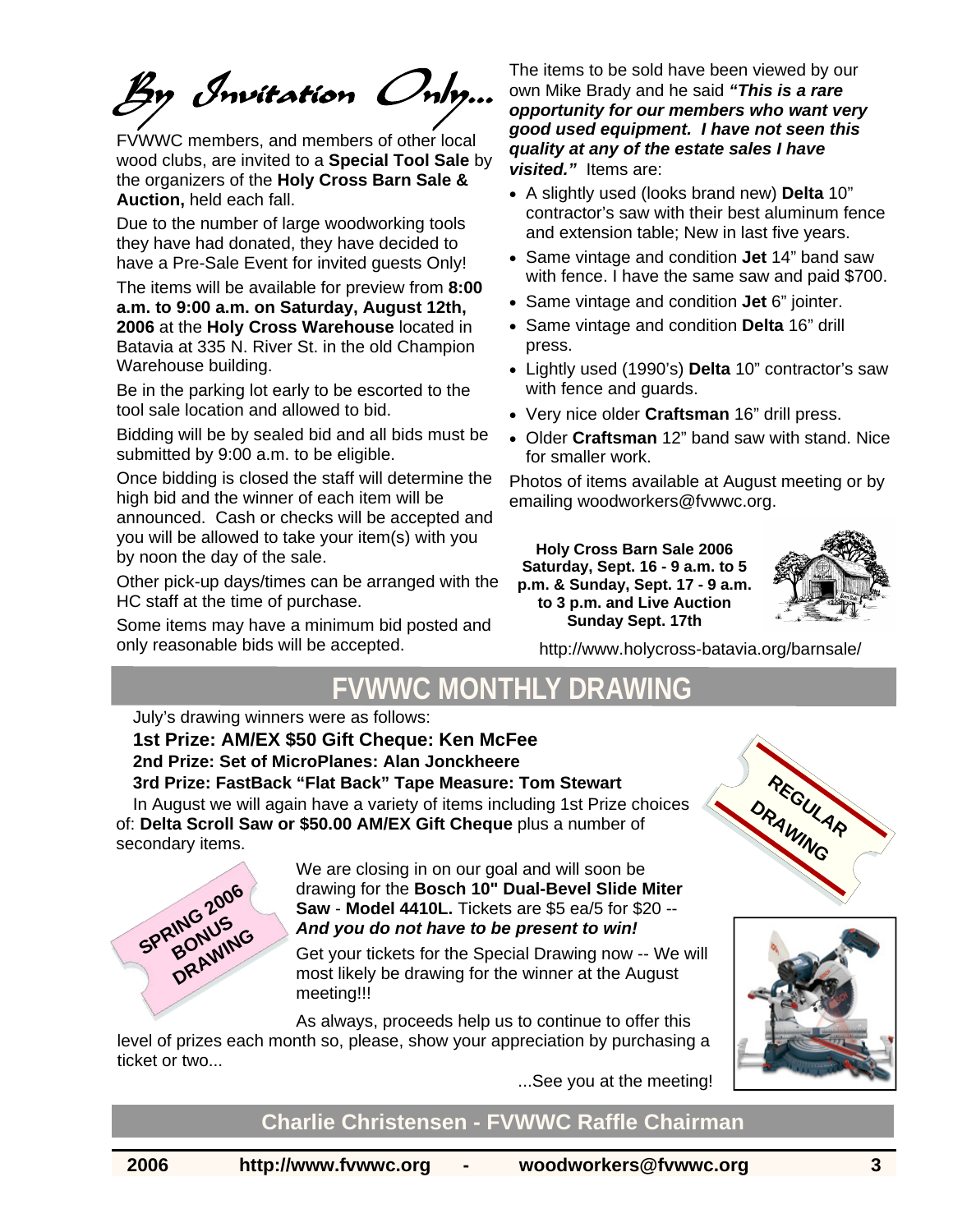# **CLASSIFIED**

# **WANTED: WOOD**

 $\triangleright$  Will buy from 1 pc. to bulk lot of hardwood lumber, shorts, blanks & cut-offs in cherry, walnut, mahogany, redwood, etc.

#### **Ron Gilkerson**

Phone: (630) 879-8756 (Voice Mail) E-mail: rongilker@hotmail.com

# **NEW STORE OPENS:**

## **Sharpening Supplies**

#### http://www.sharpeningsupplies.com

¾ Dedicated to educating woodworkers in the art of tool sharpening and making the necessary supplies readily available for doing so.

**John Carmona, Co-Owner (800) 351-8234** 

# **LOCAL RESOURCES**

- ¾ **CARVING TOOLS, BOOKS, KITS, ETC.: Light Jewelers in Aurora** at 1040 N, Lake St. -- (630) 892-3830 or ask for Roger Light at the next meeting!
- ¾ **WOOD TURNING TOOLS, BOOKS & MORE: L & R Collectibles and Glass**  online at disoorder@aol.com or call (815) 838-7686 -- Or see Rich Rossio at the next meeting!
- ¾ **6V UV BLACK LIGHT PEN LIGHTS: The Incurable Collector** contact Sheri Kohout at sheriko@concentric.net or see her at a meeting!

#### **Attention FVWWC Members**

List your For Sale/Wanted Items Free! **Contact FVWWC Editor/Webmaster (630)897-4877 or woodworkers@fvwwc.org** 

### **We're Having a Party…** *...And You're Invited!*

Each year, for Christmas, Gail Madden invites representatives from three organizations join us accept donations of toys and other items. *No one is required to bring a donation* but we do hope all members will attend the festivities and share the fun. The December meeting, like every meeting, is for all members. Since this is a party, many also bring a spouse, child or friend but no one is excluded.

It is a Pot Luck so bring a little something edible to share. It isn't a formal dinner but a fun, tasty nibble fest with cookies, cakes, finger foods, gooey delights, crunchy munchies and just about anything that you can stick on a toothpick. Coffee, Punch, plates, napkins and utensils are furnished by FVWWC, along with meat, cheese & veggie trays. May not be haute cuisine but, if you go home hungry, it will be no one's fault but yours! No time to cook? Do a Deli, Drive-thru or such but don't stay home feeling empty handed.

Speaking of empty handed, that excuse won't work for toys either. Folks who make the toys do so because they like doing it and donating them is just a really neat outlet for their talent. Think of it more as an excuse for folks like Jim Hildreth to play with toys all year long and with no one asking "why?". How cool is that? None of us are any competition for the over 300 toys Jim produces but every toy is appreciated. Most items produced are fairly simple designs. Toy cars or doll beds do not have to be elaborate to make a child smile.

Don't have the time or inclination to make toys but still want to contribute? These organizations also appreciate paper products, canned goods, packaged mixes & cleaning products. Grab a mega pack of something at a local warehouse store and give that instead. Need suggestions? Talk to Gail at the next meeting.

Simply put, we hope everyone will attend our Christmas Party this year and share the fun, the food and the company. Come to see what Jim and others have made, it is "Show & Tell" extraordinaire! Makes one proud just to be part of a group with so much talent and fortunate to be there to applaud their efforts.

#### *Please try to make it, it just won't be the same without you!*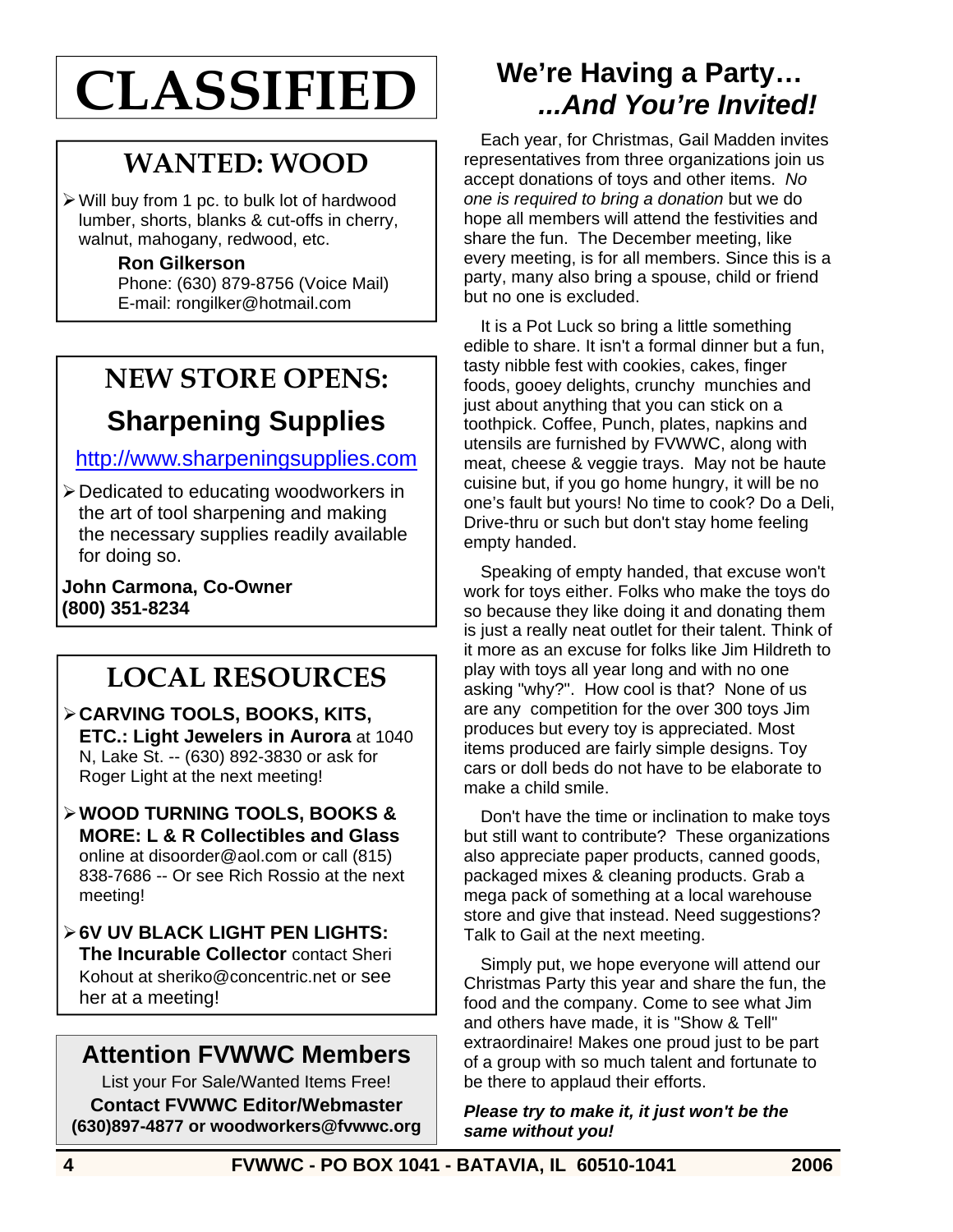#### **Show & Tell July 2006**

We had a smaller than usual display for July, thanks to the special date and the rain, but very impressive all the same.

Those with items this month were:

- ¾ **Howard Van Valzah: Audio Control Cabinet** made of Birch Plywood w/Walnut Frame with a Lacquer Finish.
- ¾ **Len Swanson: Turned Vase** made of Myrtle with a Wipe-on Gel Varnish finish.
- ¾ **Charlie Christensen: Dovetailed Drawer Boxes** made of unfinished Poplar.
- ¾ **Alan Jonckheere: Rescued Cedar Chest** made of Walnut, Cedar, Maple & Zebra woods with a Paste Wax finish.
- ¾ **Dick MacFeely:** Turned Boxes of Big Leaf Maple Burr with Tung Oil finish.
- ¾ **Ed Schalk:** Candlesticks made of Pine with a Shellac finish.
- ¾ **Lowell Iverson: Walnut Table** with a Minwax Wipe-on Poly Finish.





#### *Thanks to all who participated!*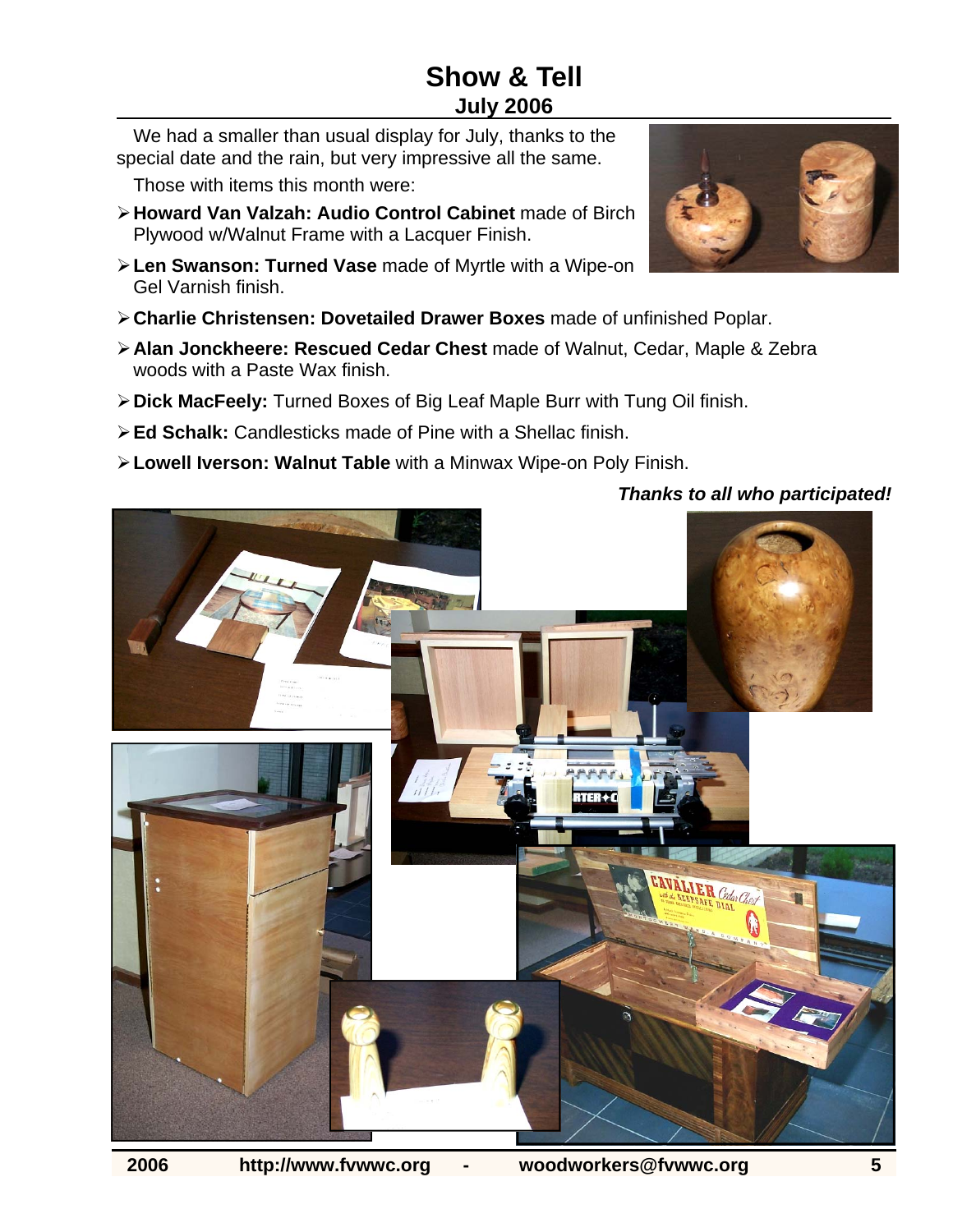### **Members Q&A**

#### **Q: Hello FVWWC Club Members:**

I need help locating smaller brass spring hinges for presentation wood fly boxes used by fly fisherman.

I have checked at Lee Valley , Van Dyke's, Woodworkers Supply. I've approached the Wood Forum of Wood Magazine.com - Still, no luck. These need to be very small. Perhaps similar to the hinges on spring loaded eyeglass cases. The stock will only be about 1/4 " thick.. Very, very delicate. Cylinder, barrel or piano type may work, just very small! I would appreciate any ideas on where to look further…

#### Thanks,

John R. Greener john@greener4house1.com Toll Free 1-800-4-HOUSE-1

**A:** Ace hardware have a nice range of very small brass hinges – not sprung though.

 They are either small screw or pin's to attach them.

 I've used both on 3/8 stock but on ¼ thick they may still be to big.

 With the pins I actually drill a hole and use epoxy glue in the hole to hold the pin.

John Bardsley

#### **A:** John,

 Besides scrolling, I dabble in stained glass. Some folks make stained glass boxes which require small hinges. O'Reilly's Stained Glass in downtown Crystal Lake may have what you want, or be able to get it for you.

Bill Groenwald, Also in Crystal Lake

**A**: John,

 One other thought. These may be too small & delicate but check with eyeglass shops to see if you can get spring eyeglass hinges.

Bill Groenwald

Q: I need a few pages copied from Woodsmith #141. Would like to know if anyone has that issue?

Thanks, Dick Secrest rsecrest@atcyber.net

**A:** Dick,

 Don't forget to check the club library Tuesday!

LGC

**A:** Dick,

 I've got issue #141. Let me know how I can help.

Mike Madden



#### **Q:** *Non-Member Question*

 Hello wood workers. My name is Mike Long and I own a tree service company in southern Illinois. I currently have multiple pieces of black cherry and black walnut, that average 12 inches in diameter and are bucked into 1 to 2 ft. pieces. I am looking for an outlet to sell this type of product. Please let me know if any of you are interested in this wood. Also, if you have any suggestions on a potential market for these products, please let me know. I would greatly appreciate any advice. Thank you for your time.

 Sincerely, Mike Long Lumberjack Tree Care Murphysboro, Il 62966 (618) 203-4248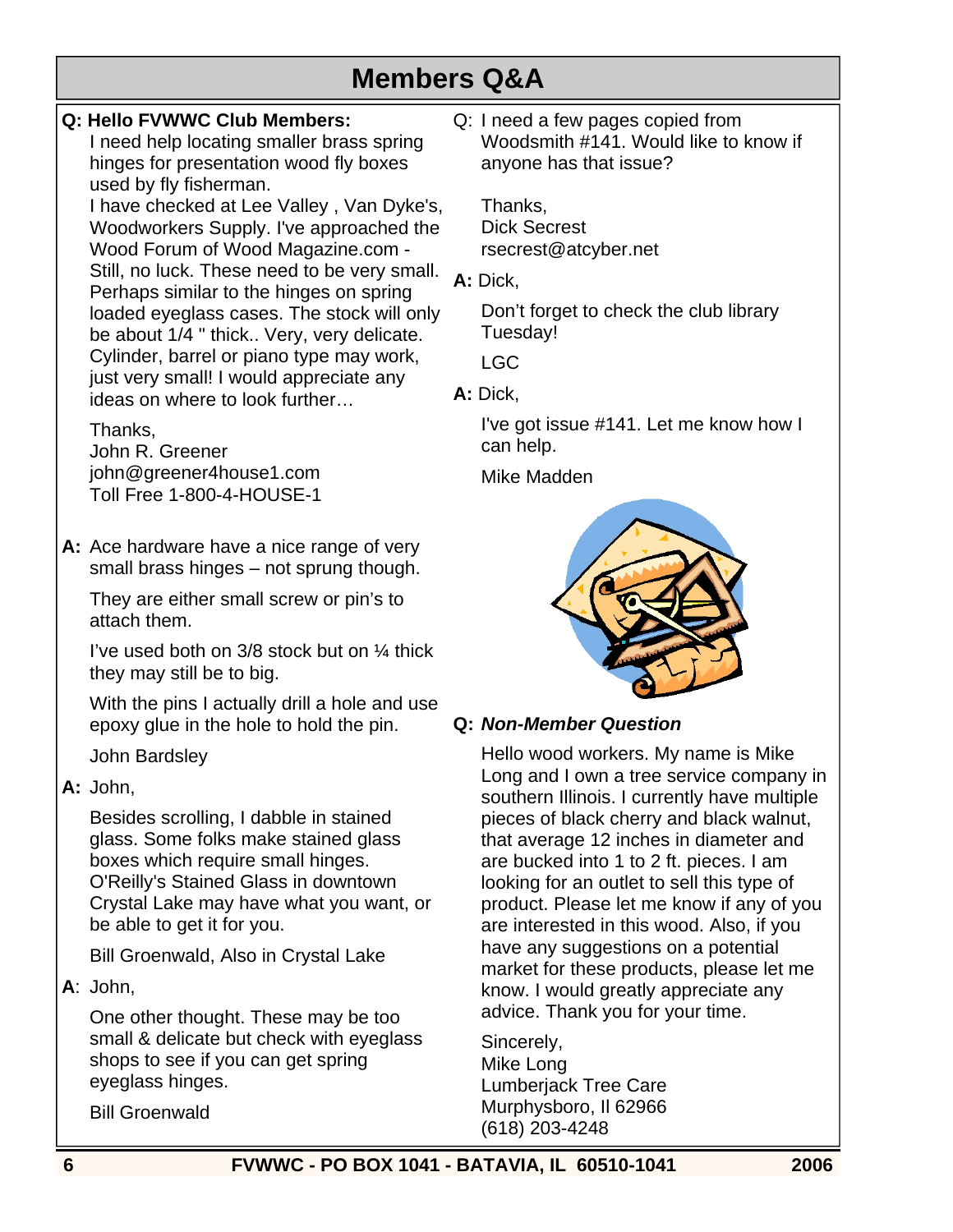### **Cracking the glue code**

**Q: When I buy glue, I can't find a production or expiration date on the containers. It could have been sitting in the store for years—how do I know how old it is?** 

**—Dave Starr, Zumbrota, Minn.**

**A:** Dave, the answer is right there on the glue bottle once you know the code. Here's how to interpret the line of numbers and letters stamped on the containers of white, yellow, and polyurethane glue produced by Franklin International, maker of Titebond and the biggest supplier of woodworking glue.

In the typical code shown at right, the first number represents the final digit of the year in which the glue was produced; it's followed by a letter designating the month, with "A" standing for January, "B" for February, and so forth. (They skip "I" because it looks like the number 1.) You can ignore the rest of the code, which relates to the particular batch of glue.

Elmer's glue carries a similar code. In this case, however, the series starts with a letter corresponding to the year of manufacture, with "H" standing for 2005 and "I" signifying 2006. The two numbers following tell you the day of manufacture, and the next letter reveals the month, with "A" designating January, etc.

Now, what should you do with that information? According to Franklin spokesman Dale Zimmerman, white and yellow glue have a shelf life of two years; polyurethane and liquid hide glue have a one-year shelf life. Note: Franklin's hide glue carries an uncoded expiration date to make sure everybody can read it. That's because degradation is a greater problem with this type of glue.

If your retailer removes the code, look elsewhere for that bottle of glue. When you take the glue home, write the date of purchase on a piece of masking tape and place it on the container as a clear reference to the glue's age. Then store it out of direct sunlight.



**The code on a bottle of Titebond glue that was manufactured in July 2002.**



**You see the worst-case result of keeping yellow glue too long.**